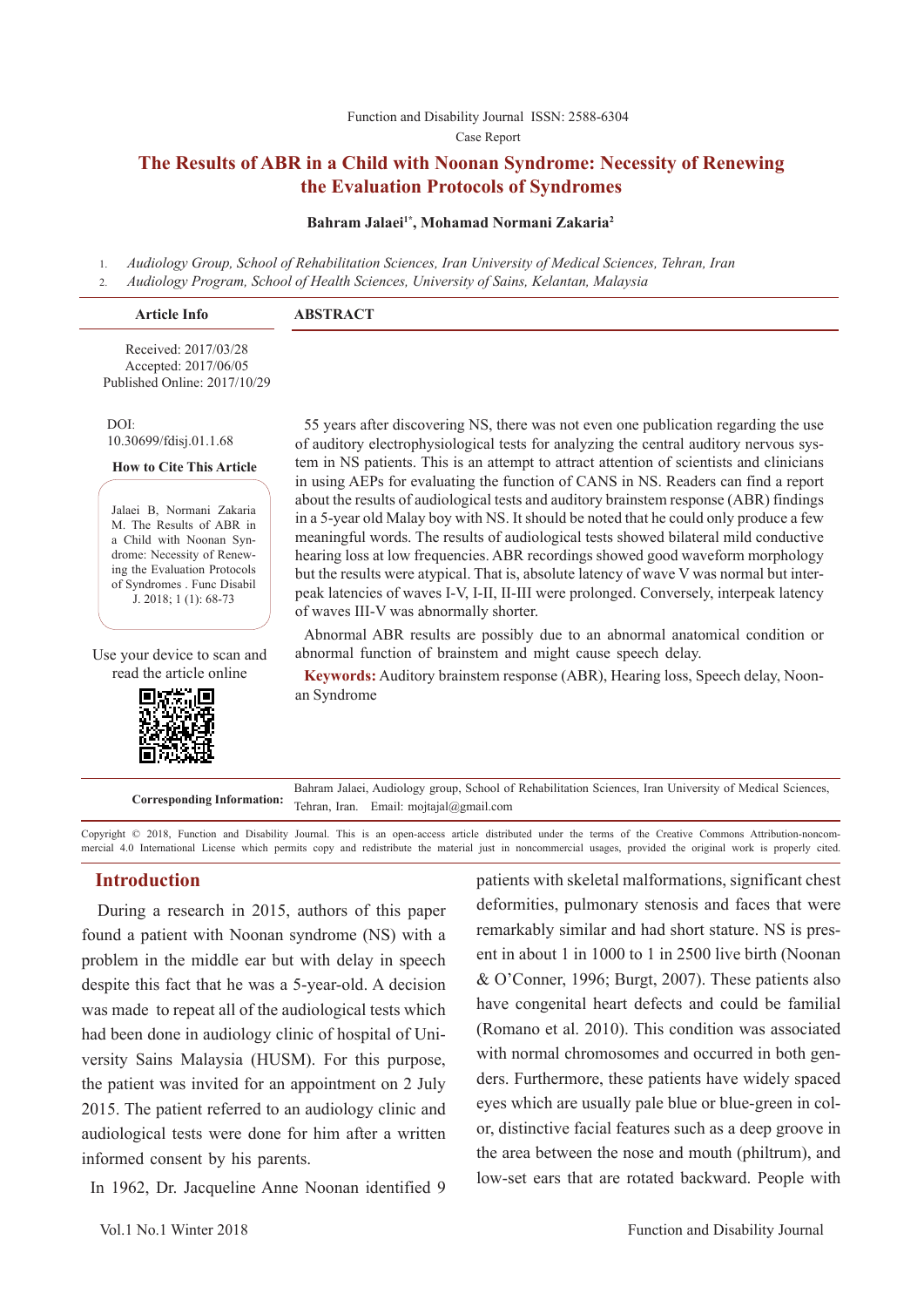NS may have a high arch in the roof of the mouth (high-arched palate), poor alignment of the teeth, and a small lower jaw. Low-set ears that are rotated backward is another sign in NS patients. Both children and adults may have excess neck skin (also called webbing) and a low hairline at the back of the neck. Although patients with NS are usually of normal length and weight at birth, but for most of them growth slows over time and thus almost 50 to 70 percent of patients with NS have short statures (Nora et al. ,1974; Mendez et al., 1985; Sharland et al., 1992).

There are some reports about the presence of hearing loss in NS. In the study of Sharland et al. (1992) they found abnormal hearing in 40% of 151 patients with NS. Cremers reported perceptive hearing loss and mental retardation in two patients with NS (Cremers et al., 1992). Heller reported bilateral nerve deafness in one patient with NS (Heller, 1965). Miura had a histopathological study on left temporal bones of 3 patients with NS after their death (Miura et al., 2001). Their study showed that conductive and sensorineural hearing loss could be related to mesenchymal tissue in the middle ear and endolymphatic hydrops in the inner ear, respectively. However, they also found abnormalities in the inner ear and central auditory nervous system (CANS). Recently, Trier reported that a great percentage of NS subjects had external ear anomalies, conductive and sensorineural hearing losses (Trier et al., 2015).

There are very few studies to investigate auditory brainstem function in NS. The first diagnostic study with ABR has been done by the authors and has already been published. Herein, the authors report the result of the analysis of auditory brainstem response in this patient and trying to focus attention of researchers to revise the protocols of evaluation of NS patients using auditory electrophysiological tests properly.

## **Case Report**

As already mentioned, this is a case of 5-year-old Malay boy who was born on June 24, 2009. According to the report of the genetic department of HUSM, he is apparently a normal male karyotype 46, XY [25] but was diagnosed clinically as NS at the age of 18

months. The report of pediatric clinic has shown a soft dimorphism including down slanting palpebral fissures, hypertelorism, low hair line, bilateral epicanthic folds and deformed upper part of both pinna (Fig. 1). He was able to walk at 16 months and run at 17 months. Around this age, he was also able to climb stairs with help. According to the report of the otolaryngology clinic, at the age of 5 years, he can only understand simple commands. In addition, he could only pronounce a few meaningful words, which shows there is a great delay in expressive language. There is no evidence of mental retardation and expressive aphasia.

The patient came to the audiology clinic at the faculty of Health of USM on July 2, 2015 and after written informed consent by his parents, basic audiological evaluation was done. The results of play audiometry showed bilateral mild conductive hearing loss (CHL) while tympanometry showed type B tympanogram (with a rounded peak) in both ears (Fig 2). Acoustic reflex testing was conducted and no reflexes were recorded at the tested frequencies (0.5, 1 and 2 kHz). Recording distortion product optoacoustic emission (DPOAE) showed good outer hair cell emissions were noted at high frequencies (2 to 5 kHz) in both ears.

ABR was then performed to determine the brainstem status of the child. A two-channel Biologic Navigator Pro system (Natus Medical Inc., Mundelein, USA) was used to record ABR with clicks. Montage of four electrodes on his head was done including: non-inverting on the vertex, inverting on each mastoid and ground on the forehead. The electrodes impedance was kept below 3 k $\Omega$  throughout the testing.

Before starting the test, a proper instruction was given to the child. During the testing, the subject lied comfortably on the provided bed in the sound proof room. ABR test was performed by placing the headphones on his head and 2000 stimuli were presented at 75 dBnHL in monaurally mode to each ear. The stimulus rate was set at 10.3/s. The time window was set at 15 ms with a 1.21 ms pre-stimulus period. The recording was repeated with other polarities and at least twice for each trial. The acquired responses were amplified 100,000 times and band-pass filtered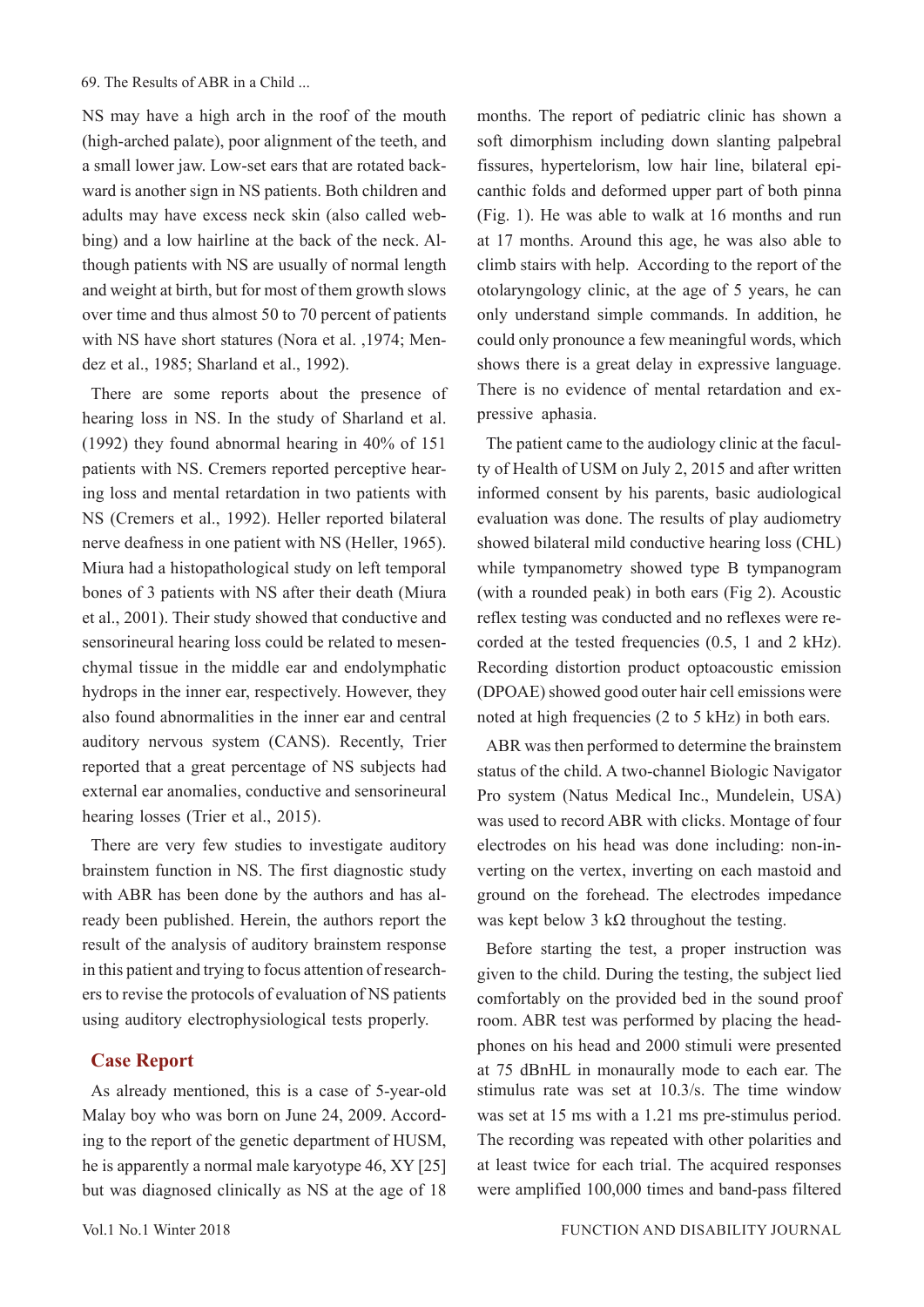#### at 100-3000 Hz.

The ABR morphology (Fig 3) was unremarkable in

both ears, as well as for different stimulus polarities. Table 1 shows the values of ABR absolute latency and interpeak latencies (IPLs). The ABR results of a normal age-equivalent child are also revealed within brackets. According to data in Table 1, the absolute latency of wave V (SD:  $\pm$  0.2 ms) for the NS child was essentially similar to that of a normal child in both ears. The most important finding in the ABR result of the NS child (in comparison to a normal child) is the slightly and markedly prolongation of IPLs of I-V, I-II and II-III, respectively (Hall, 2015). Interestingly, the IPL of III-V (SD:  $\pm$  0.2 ms) was much shorter in the NS child than in the normal child in both ears. For example, in the right ear, for clicks stimulation with rarefaction polarity, the IPL of III-V was 1.50 ms (abnormal shortening) for the NS child, meanwhile for normal child was 1.89 ms. In addition, the good diagnostic value of alternating clicks in recording ABR was also revealed. As shown in Table 1, for IPL of III-V, the alternating clicks stimulation showed more consistent results than that of rarefaction clicks in both ears.

Based on the routine hearing tests, there was clear evidence that the child had conductive hearing loss. He was then referred to an otorhinolaryngologist for medical treatment. Due to the remarkable results in ABR, he was also referred for head imaging to verify the findings of ABR. He has been having regular visits to a speech pathology clinic to improve his speech and language abilities.



*Fig 1. Facial characteristic of the 5-year old malay boy with NS*



*Fig2. Play audiometry and Tympanometry results of the child with NS*



*Fig 3. ABR results for the child with NS*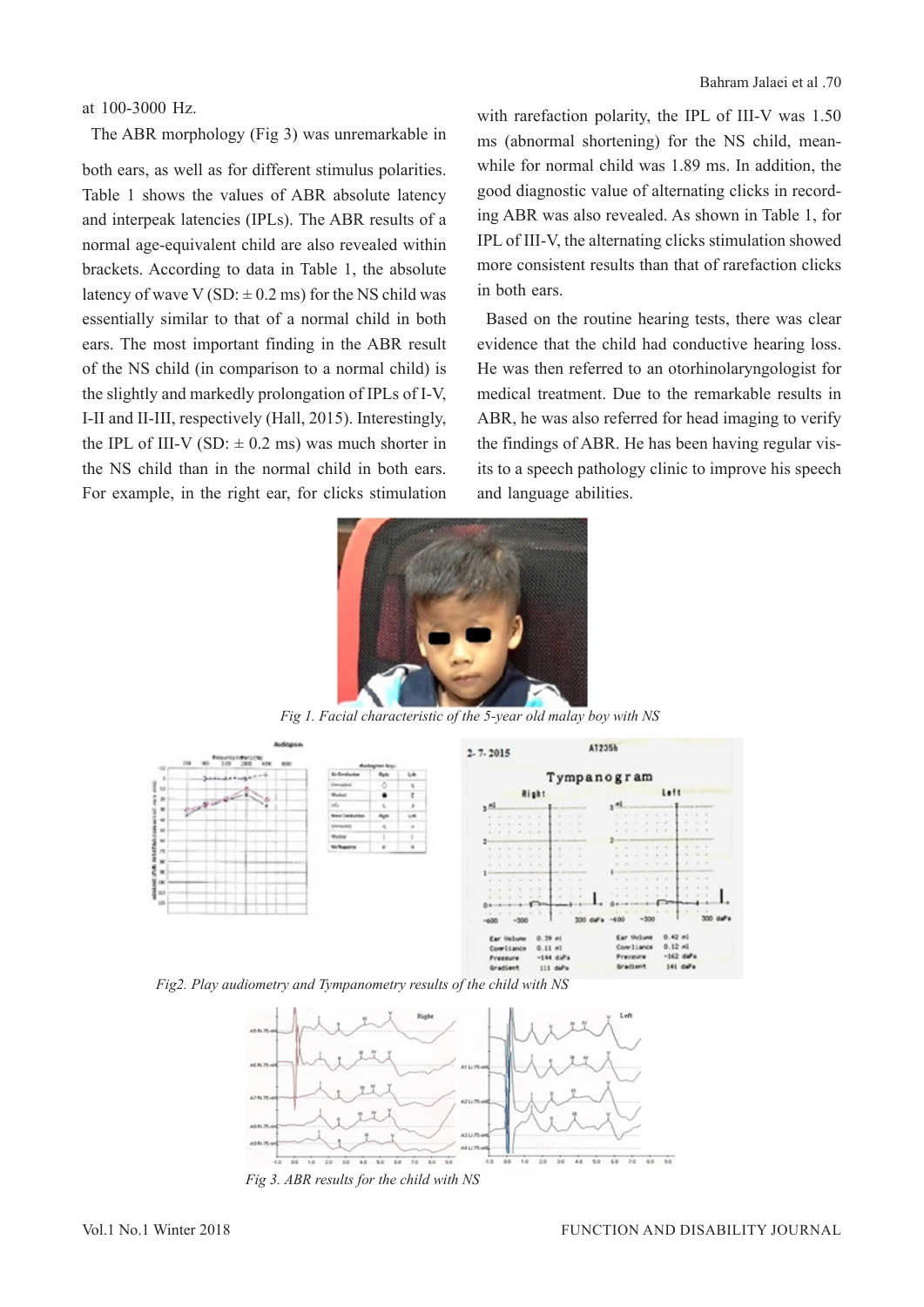#### 71. The Results of ABR in a Child ...

*Table 1. Absolute latency and interpeak latencies of ABR peaks for the NS child and the respective normal child (in bracket) in left and right ears.*

| Ear   | <b>Polarity</b> | <b>Absolute latency</b><br>$V$ (ms) | <b>Interpeak latency</b><br>$I - V$ (ms) | <b>Interpeak latency</b><br>$I - III$ (ms) |                 | <b>Interpeak latency</b> |
|-------|-----------------|-------------------------------------|------------------------------------------|--------------------------------------------|-----------------|--------------------------|
|       |                 |                                     |                                          | $I - II$ (ms)                              | $II - III$ (ms) | $III - V (ms)$           |
| Right | Rare            | 5.60(5.59)                          | 4.13(3.98)                               | 1.13(0.96)                                 | 1.50(1.13)      | 1.50(1.89)               |
|       | Cond            | 5.54                                | 4.00                                     | 1.13                                       | 1.25            | 1.62                     |
|       | Alt             | 5.54(5.51)                          | 4.00(3.85)                               | 1.06(0.94)                                 | 1.38(1.08)      | 1.56(1.83)               |
| Left  | Rare            | 5.67(5.64)                          | 4.25(3.93)                               | 1.06(0.9)                                  | 1.19(1.12)      | 2.00(1.91)               |
|       | Cond            | 5.67                                | 4.25                                     | 1.13                                       | 1.25            | 1.87                     |
|       | Alt             | 5.60(5.58)                          | 4.19(3.86)                               | 1.12(0.96)                                 | 1.38(1.06)      | 1.69(1.84)               |

#### **Discussion**

Audiological tests show a mild conductive hearing loss in both ears of this child but he has delay in speech. As a review on the result: Play audiometry found mild CHL at low frequencies in both ears, which has consistency with the results of tympanometry, acoustic reflex and optoacoustic emission. There are some reports regarding the occurrence of CHL in NS which is possibly due to the presence of remaining mesenchymal tissue in the middle ear and mastoid (Takahara & Sando, 1987; Miura, et al., 2001).

In ABR, there is a good morphology, but analyzing the results show atypical changes in IPLs. That is, with the presence of CHL, the absolute latency of wave V was normal but the IPL were delayed (except for waves III-V which is diminished). Typically, ABR with delay in absolute latencies and normal IPLs are expected in CHL cases. For instance, according to Matas et al. (2005) most of the subjects with CHL revealed the prolongation of absolute latencies of waves I, III and V and normal IPLs. This disagreement is perhaps due to stimulus issue. It should be noted that with using clicks stimuli, the ABR results would represent high frequency information. As shown in audiogram, at high frequencies, the hearing level was generally within the normal range (except a slight loss in 4k Hz). Thus, CHL that occurs at low frequencies might not affect the ABR waveforms with clicks stimulation (Hall, 2015).

The near-normal IPLs of I-V is contributed by the slight delayed IPLs of I-II and even more prolonged IPLs of II-III. Surprisingly, the IPL of III-V was ab-

normally shorter in NS child than in the normal subject. Herein, the abnormality in ABR outcomes in NS child is perhaps due to abnormal anatomical condition of the auditory brainstem (e.g. compromised auditory nerve and/or cochlear nucleus). This is possible as head deformities are common in NS where CANS functions can also be affected.

As seen, analyzing of the ABR results of this NS child has indirectly indicated that some deformities/ malfunctions in his CANS that has not been discussed before. In addition, there are at least 4 or 5 other auditory electrophysiological tests that could be done for this child. For instance, the authors have recorded the speech evoked-ABR (sABR) test for this NS child but the authors do not intend to discuss the results of sABR in this paper.

Furthermore, recording other auditory electrophysiological tests can provide more information about the CANS. Recall that there are also many syndrome disorders like NS, where hearing loss is one of the signs of those syndromes and still, many of the aspects of those syndromes have not yet been discovered. Herein, it should be noted that the first publication of the authors about this NS child is the first publication about NS which focused on analyzing the ABR recordings of an NS patient. That is, after 54 years, this is the first publication regarding the diagnostic usage of ABR with NS subjects. In the other words, the authors of this article believe that the evaluation protocols of the syndromes with structural abnormalities along with sensorineural hearing loss should be revised.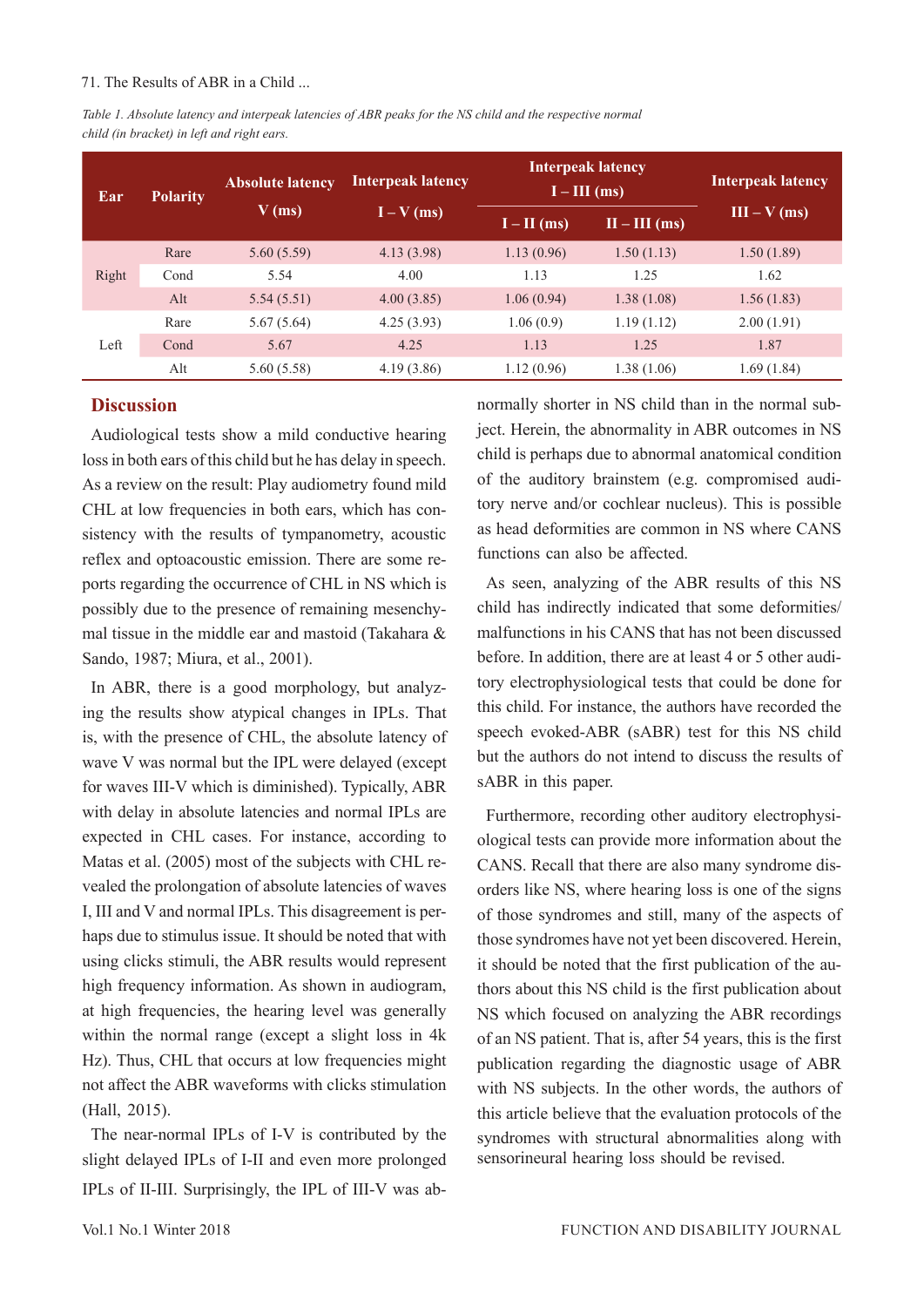The abnormalities in the brainstem and perhaps other parts of CANS might contribute to poor speech development in this NS child. In addition, delay in speech can be the result of a delay in the maturation of the nervous system as well (Kao, 1999). Nonetheless, further studies are guaranteed to systematically investigate this issue. ABR and other auditory electrophysiological tests have good diagnostic values in determining the extent of structural abnormalities of the CANS in NS and other similar conditions involving head de-

## **References**

Burgt, I.V.D. (2007) Noonan Syndrome. Orphanet Journal of Rare Diseases, 2(4).

Cremers, C.W., Van der Burgt, C.J. (1992) Hearing loss in Noonan syndrome. Int J Pediatr Otorhinolaryngol, 23(1), 81- 84.

Hall, J. (2015) eHandbook of auditory evoked responses. Boston Mass: Pearson.

Heller, R.H. (1965) The Turner phenotype in the male. The journal of Pediatrics. 66(1), 48-63.

Kao, C.P. (1999) Evaluation and management of the child with speech delay. Am Fam Physician. 59(11) :3121- 3128.

Matas, C.G., Leite, R.A., Goncalves, I.C., Neves, I.F. (2005) Brainstem Auditory Evoked Potential in Individuals with Conductive and Sensorineural Hearing Losses. Int Arch Otorhinolaryngol. 9 (4), 337-347.

Mendez, H.M.M., Optiz, J.M. (1985) Noonan Syndrome: a review. Am J Med Genet. 21(3), 493- 506.

Miura, M., Sando, I., Orita, Y., Hirsch, B.E. (2001) Temporal bone histopathological study of Noonan syndrome. Int Journal of Pediatric Otorhinolaryngology. 60, 73-82.

Noonan, J.A. & O'Conner. (1996) Noonan syndrome: a clinical description emphasizing the cardiac findings. Acta Paediatrica Japonica, 38, 76–83.

Nora, J.J., Nora, A.H., Sinha, A.K. et al. (1974) The Ullrich-Noonan syndrome (Turner phenotype). Am J Dis Child. 127(1), 48-55.

formities. When performing ABR, alternating clicks should be included in the test protocol. ABR and other types of auditory evoked potentials (AEPs) should be used routinely when testing special populations.

## **Acknowledgments**

We appreciate cooperation of participant and his family in this study. There was no funding support.

#### **Conflict of Interest**

Authors declared no conflict of interest.

Romano, A.A., Allanson, J.E., Dahlgren, J. et al. (2010) Noonan Syndrome: Clinical Features, Diagnosis and Management Guidelines. Amer Acad Paediatrics, 126 (4), 746-759.

Sharland, M., Burch, M., McKenna, W.M., Patton, M.A. (1992) A clinical study of Noonan Syndrome. Arch Dis-Child, 67, 178-183.